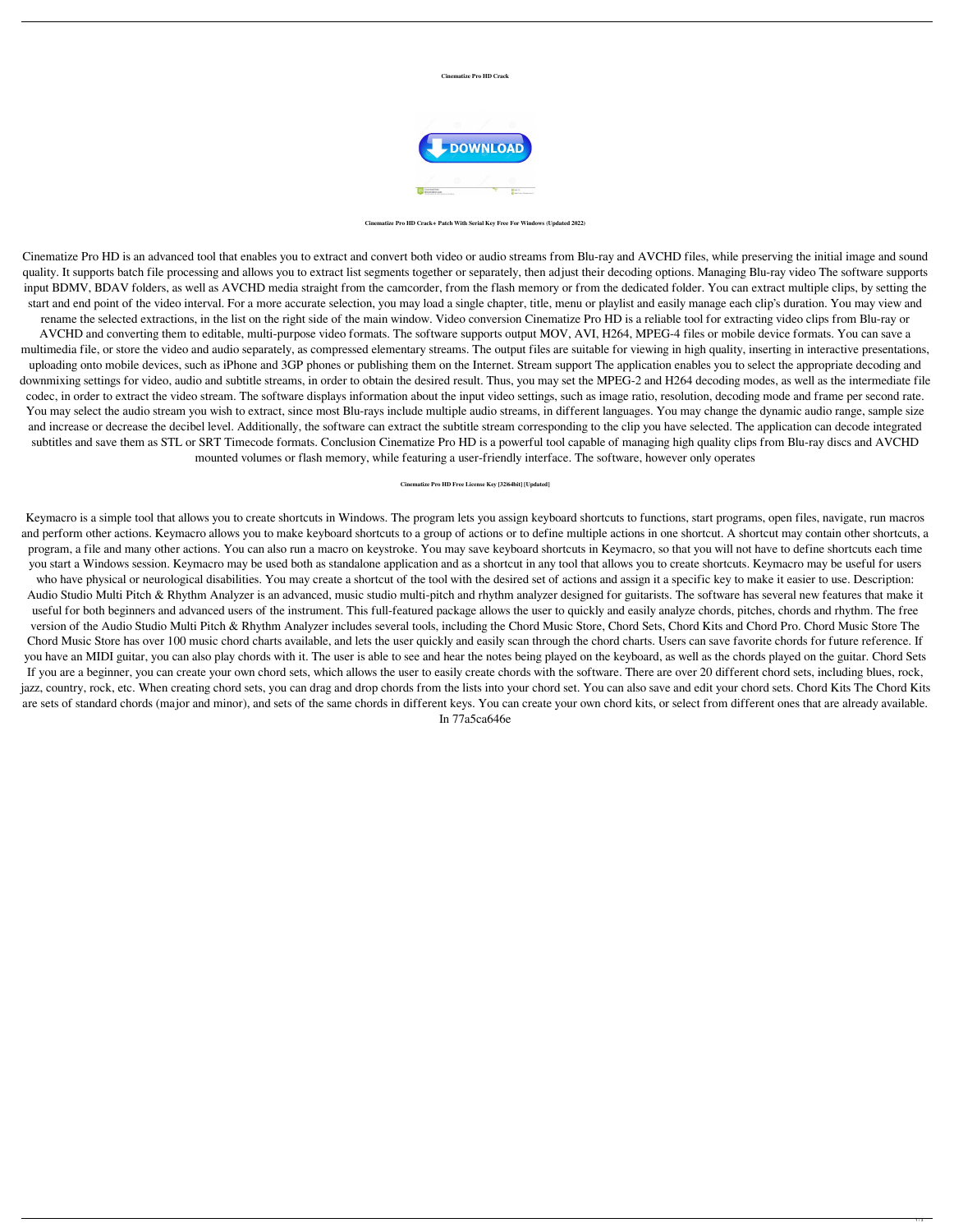**Cinematize Pro HD Crack + Serial Number Full Torrent (April-2022)**

Cinematize Pro for Mac can be used to create, manage, edit, and render video content for all major video and film formats.Cinematize Pro for Mac is a powerful tool for video creation, editing, and rendering, that includes the following features: F.E.A.R (Fast Evolved Animation Rendering) - for rendering at significantly faster frame rates than even when using realtime rendering. Automatic Frame Detection - for easy and effective, real-time editing of motion graphics templates with none of the traditional hassle of frame by frame editing Manual frame detection - great for animation based projects where you need to see how frame by frame edits look Videographer - for the ultimate freedom in video creation and editing literally anything can be animated! Import and Export Support - for fast and easy import and export of video and animation Automatic chapter creation - for simple and effective chapters with none of the hassle of traditional chapters Videoclip - for creating videoclips that flow from scene to scene and are created as content as well as the end of file. Multilayer timeline - for adding video, audio, text and images to the timeline as well as the ability to combine them at any point in the timeline Timeline editor - for adding, editing, deleting and grouping timeline items Keyframe editor - for a timeline editing mode that allows you to fine tune and edit keyframe animations directly on the timeline Track tween - for easily and easily creating smooth transitions between two videos using the timeline Color keyer - for customizing your timeline for all kinds of color effects Fullscreen mode - for cutting in, cutting out, or looping any video you want. Advanced trim and crop - for the ability to easily cut out any part of a video and to scale, crop or stretch any part of a video Freehand selection tool for easy selection of clips and frames within a video Time remapping - for syncing up your footage in timeline with your music and other source materials Custom split - for easily separating source material into individual video files based on a specified start and stop time Discrete trimming - for easy, accurate trimming of source material based on a specified start and stop time Motion Tracking tool - for easily, accurately and seamlessly animating any object within a video using face recognition and motion tracking Clip to sound

Support for Blu-ray & AVCHD format. Automatically resume playback after power failure. Convert Blu-ray to DivX, XviD, MP4, H.264, MKV, OGG, MOV, H.263 & WMV videos for playback on mobile devices such as iOS and Android phones, tablets and other devices that can play these formats. \* Supports Blu-ray, BD-R, BD-RE, BD-J, BD-Video and AVCHD discs. \* \* Supports Windows XP, Vista and Windows 7. \* Support Windows Service Pack 3 and later. \* Support all DVD & Blu-ray discs from all manufacturers. \* Support for DVD R/W from all manufacturers. \* Support both NTSC and PAL video formats. \* Extract BDMV & BDAV folders. \* Extract DivX, XviD, MP4, H.264, MKV, OGG, MOV, H.263 & WMV videos from Blu-ray discs. \* Extract audio streams from Blu-ray discs. \* Extract subtitles from Blu-ray discs. \* Support BDAV & AVCHD videos. \* Export as MOV, AVI, H.264 & MP4 format videos for the iPhone, iPad, iPod, PSP, PS3 and other mobile devices. \* \* Supported mobile devices: iPhone, iPad, iPod, PSP, PS3 and other mobile devices that can play these formats. \* \* Supported region: all world. \* \* Not support Windows Media Player. \* \* \* Only support Blu-ray and BDAV formatted discs. \* \* \* \* Only support HDTV, SDTV, FHD, EDTV and SD media. \* \* \* \* Only support BD-J and BD-RE formatted discs. \* \* \* \* Only support BD-R formatted discs. \* \* \* \* \* \* \* Only support USB flash. \* \* \* \* \* \* \* \* Only support common DVD drives such as TDK, Pioneer and Samsung. Key Features: \* Supports input BDMV, BDAV folders, as well as AVCHD media straight from the camcorder, from the flash memory or from the dedicated folder. \* Supports batch file processing. \* Adjust the decoding options and switch to the appropriate output mode for each video stream. \* View and rename the selected extractions. \* Easy to select and extract clips, by setting the start and end point of the video interval. \* Select a single chapter, title, menu or playlist, for easy management. \* View and rename the selected extractions, in the list on the right side of the main window. \* Extracts MP3, WMA, AAC, AAC+, OGG, WAV

## **What's New in the?**